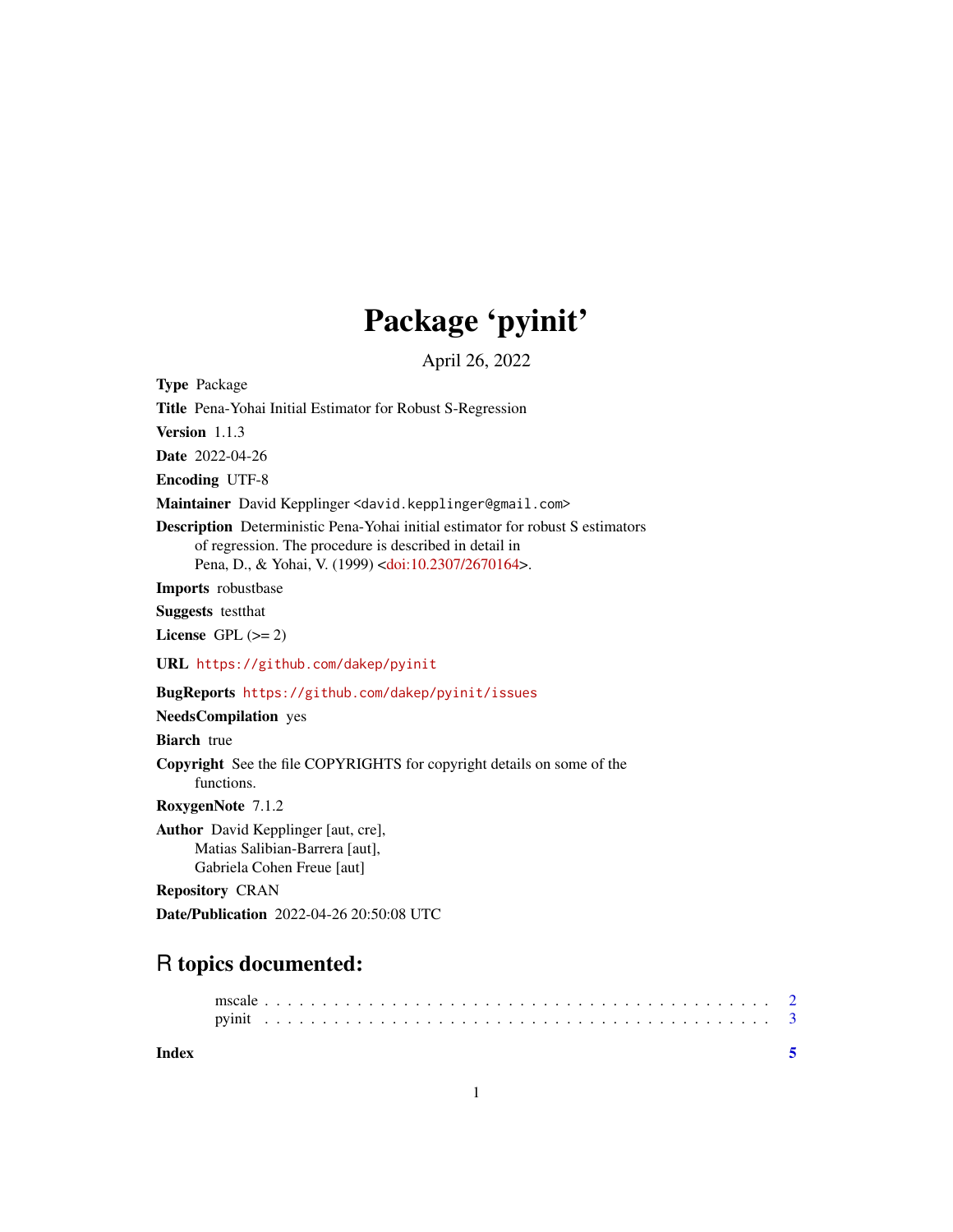<span id="page-1-0"></span>

#### Description

Compute the M-estimate of scale using the MAD as initial estimate.

#### Usage

```
mscale(
  x,
  delta = 0.5,
  rho = c("bisquare", "huber", "gauss"),
  cc,
  eps = 1e-08,
  maxit = 200)
```
#### Arguments

| $\mathsf{x}$  | numeric vector.                                                                                                                                                                   |
|---------------|-----------------------------------------------------------------------------------------------------------------------------------------------------------------------------------|
| delta         | desired value for the right-hand side of the M-estimation equation.                                                                                                               |
| rho           | rho function to use in the M-estimation equation. Valid options are bisquare,<br>huber and gauss.                                                                                 |
| <sub>CC</sub> | non-negative constant for the chosen rho function. If missing, it will be chosen<br>such that the expected value of the rho function under the normal model is equal<br>to delta. |
| eps           | threshold for convergence. Defaults to 1e-8.                                                                                                                                      |
| maxit         | maximum number of iterations. Defaults to 200.                                                                                                                                    |

#### Details

This solves the M-estimation equation given by

$$
\sum_{i=1}^{n} \rho(x_i/s_n; cc) = ndelta
$$

All NA values in x are removed before calculating the scale.

#### Value

Numeric vector of length one containing the solution s\_n to the equation above.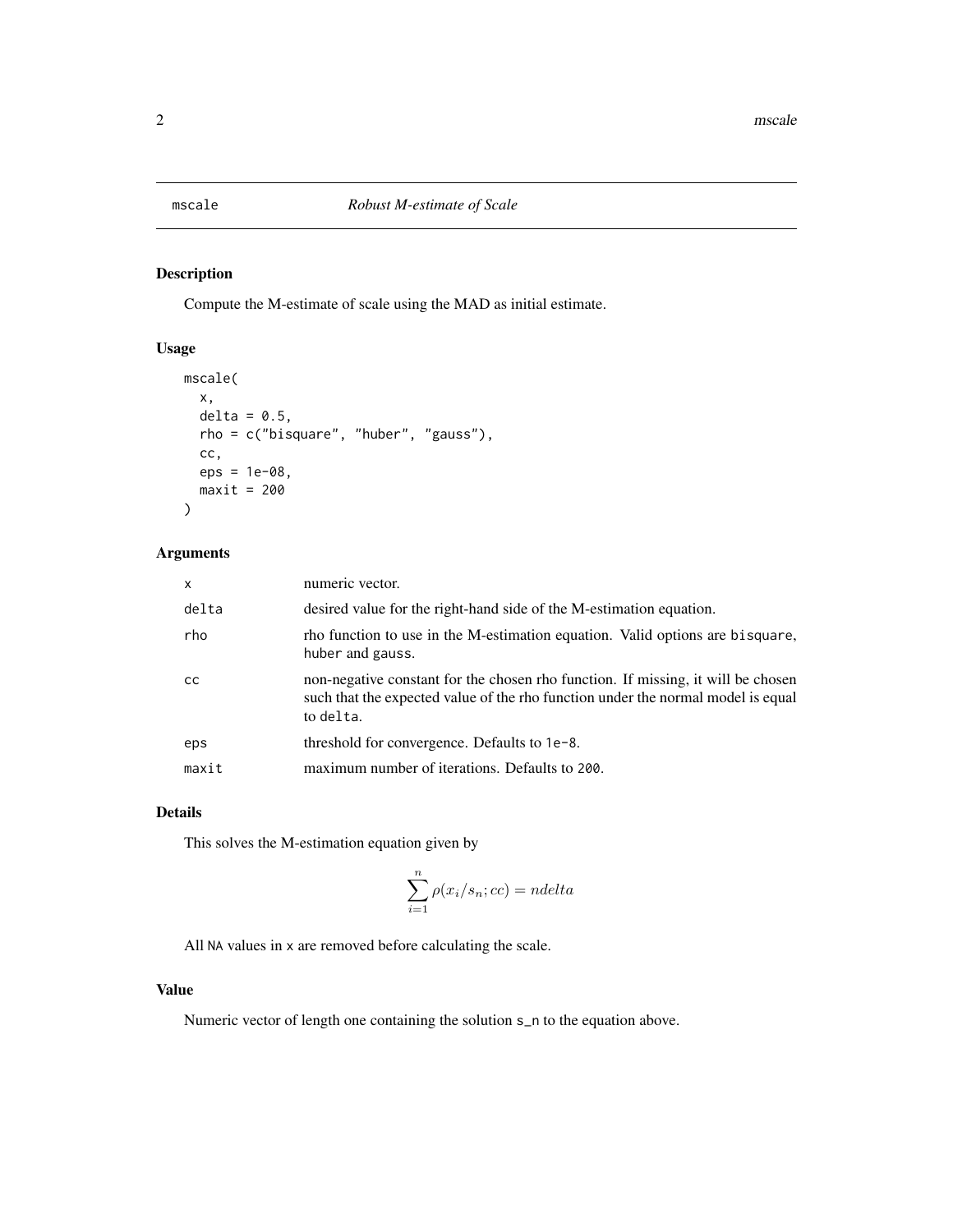<span id="page-2-0"></span>

#### Description

Computes the PY initial estimates for S-estimates of regression.

#### Usage

```
pyinit(
  x,
 y,
 intercept = TRUE,
 delta = 0.5,
 cc,
 maxit = 10,
 psc_keep,
 resid_keep_method = c("threshold", "proportion"),
  resid_keep_prop,
 resid_keep_thresh,
 eps = 1e-08,
 mscale_maxit = 200,
 mscale_tol = eps,
 mscale_rho_fun = c("bisquare", "huber", "gauss")
)
```
#### Arguments

| $\mathsf{x}$                       | a matrix with the data, each observation in a row.                                                                                                                                                                                                                                                                                                           |  |
|------------------------------------|--------------------------------------------------------------------------------------------------------------------------------------------------------------------------------------------------------------------------------------------------------------------------------------------------------------------------------------------------------------|--|
| У                                  | the response vector.                                                                                                                                                                                                                                                                                                                                         |  |
| intercept                          | logical, should an intercept be included in the model? Defaults to TRUE.                                                                                                                                                                                                                                                                                     |  |
| delta, cc                          | parameters for the M-scale estimator equation. If cc is missing it will be set to<br>yield consistency under the Normal model for the given delta (right-hand side<br>of the M-scale equation).                                                                                                                                                              |  |
| maxit                              | the maximum number of iterations to perform.                                                                                                                                                                                                                                                                                                                 |  |
| psc_keep                           | proportion of observations to keep based on PSCs.                                                                                                                                                                                                                                                                                                            |  |
| resid_keep_method                  |                                                                                                                                                                                                                                                                                                                                                              |  |
|                                    | how to clean the data based on large residuals. If "threshold", all observa-<br>tions with scaled residuals larger than resid_keep_thresh will be removed<br>(resid_keep_thresh corresponds to the constant $C_1$ from equation (21) in<br>Pena & Yohai (1999). If "proportion", observations with the largest resid_keep_prop<br>residuals will be removed. |  |
| resid_keep_prop, resid_keep_thresh |                                                                                                                                                                                                                                                                                                                                                              |  |
|                                    | see parameter resid_keep_method for details.                                                                                                                                                                                                                                                                                                                 |  |
| eps                                | the relative tolerance for convergence. Defaults to 1e-8.                                                                                                                                                                                                                                                                                                    |  |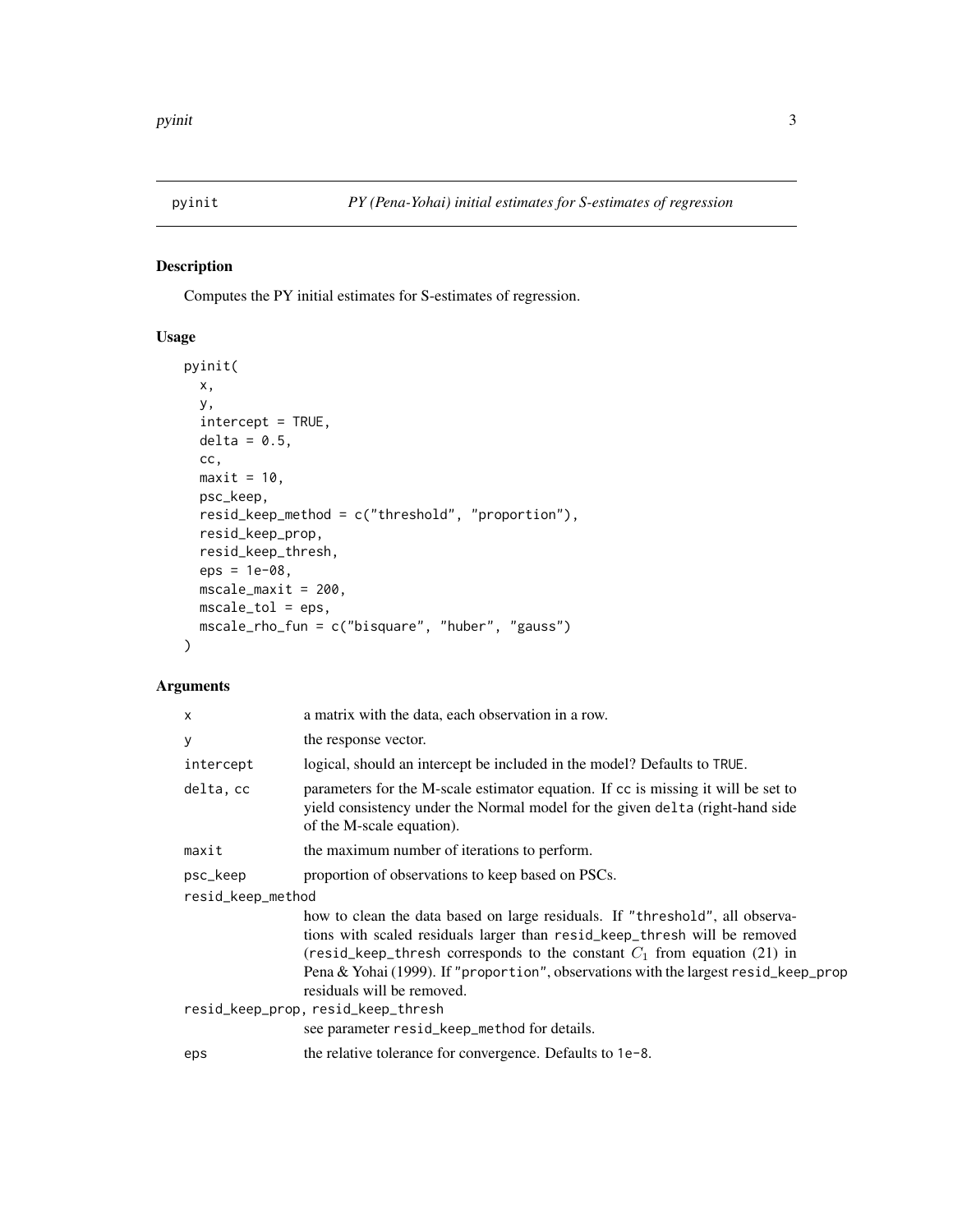| mscale maxit | maximum number of iterations allowed for the M-scale algorithm. Defaults to<br>200.                                                     |  |
|--------------|-----------------------------------------------------------------------------------------------------------------------------------------|--|
| mscale_tol   | convergence threshold for the m-scale                                                                                                   |  |
|              | mscale_rho_fun A string containing the name of the rho function to use for the M-scale. Valid<br>options are bisquare, huber and gauss. |  |

#### Value

| coefficients | numeric matrix with coefficient vectors in columns. These are regression esti-<br>mators based on "cleaned" subsets of the data. The M-scales of the correspond-<br>ing residuals are returned in the entry objective. The regression coefficients<br>with smallest estimated residual scale is in the first column, but the others need<br>not be ordered. |
|--------------|-------------------------------------------------------------------------------------------------------------------------------------------------------------------------------------------------------------------------------------------------------------------------------------------------------------------------------------------------------------|
| objective    | vector of values of the M-scale estimate of the residuals associated with each<br>vector of regression coefficients in the columns of coefficients.                                                                                                                                                                                                         |

#### References

Pena, D., & Yohai, V.. (1999). A Fast Procedure for Outlier Diagnostics in Large Regression Problems. *Journal of the American Statistical Association*, 94(446), 434-445. <doi:10.2307/2670164>

#### Examples

```
# generate a simple synthetic data set for a linear regression model
# with true regression coefficients all equal to one "(1, 1, 1, 1, 1)"
set.seed(123)
x <- matrix(rnorm(100*4), 100, 4)
y \le - rnorm(100) + rowSums(x) + 1
# add masked outliers
a \leq -svd(var(x))$v[,4]
x \le rbind(x, t(outer(a, rnorm(20, mean=4, sd=1))))
y <- c(y, rnorm(20, mean=-2, sd=.2))
# these outliers are difficult to find
plot(lm(y~x), ask=FALSE)
# use pyinit to obtain estimated regression coefficients
tmp <- pyinit(x=x, y=y, resid_keep_method='proportion', psc_keep = .5, resid_keep_prop=.5)
# the vector of regression coefficients with smallest residuals scale
# is returned in the first column of the "coefficients" element
tmp$coefficients[,1]
# compare that with the LS estimator on the clean data
coef(lm(y~x, subset=1:100))
# compare it with the LS estimator on the full data
coef(lm(y~x))
```